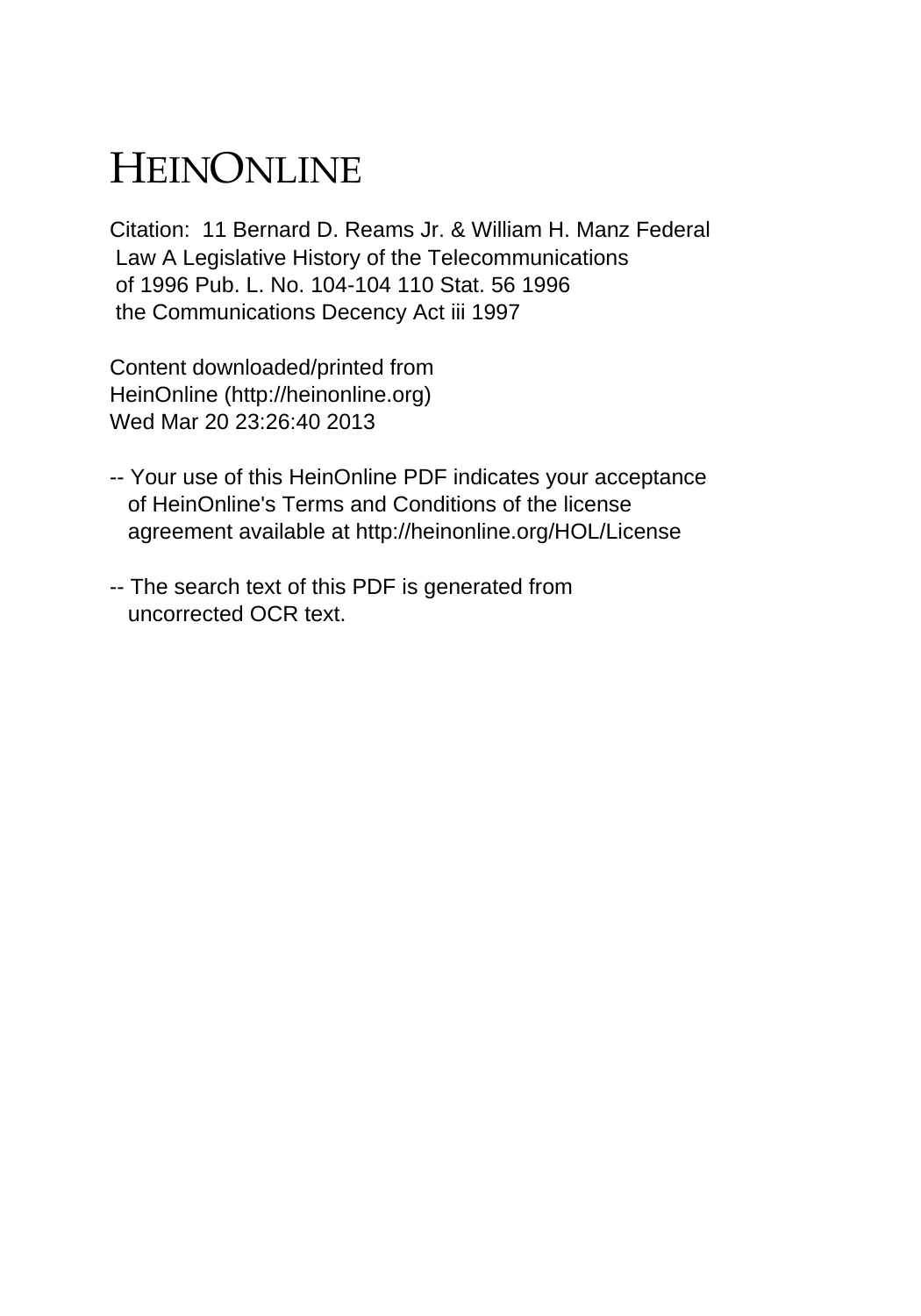## **SUMMARY TABLE OF CONTENTS**

| Master Table of Documents Vol. 1                                                        |
|-----------------------------------------------------------------------------------------|
|                                                                                         |
| Section I: Law as Enacted $\ldots$ Vol. 1 (Doc. No. 1)                                  |
| Section II: Reports on the Law Vol. 1 (Doc. Nos. 2 - 6)                                 |
| Section III: Hearings on the Law $\ldots$ Vol. 2 (Doc. Nos. 7 - 9)                      |
| Section IV: Congressional Record Vol. 3 (Doc. Nos. 10 - 87)                             |
| Section V: Presidential and Vice<br>Presidential Statements Vol. 3 (Doc. Nos. 88 - 95)  |
| Section VI: Past Bill Versions Vol. 4 (Doc. Nos. 96 - 101)                              |
| Section VII: Related Bills Vol. 5 (Doc. Nos. 102 - 115)<br>Vol. 6 (Doc. Nos. 116 - 120) |
| Section VIII: Congressional Record -<br>Related Bills Vol. 6 (Doc. Nos. 121 - 162)      |
| Section IX: Past Reports $\ldots$ . Vol. 7 (Doc. Nos. 163 - 170)                        |
| Section X: Past Hearings $\ldots$ . Vol. 8 (Doc. Nos. 171 - 172)                        |
| Vol. 9 (Doc. No. 173)                                                                   |
| Vol. 10 (Doc. No. 174)                                                                  |
| Vol. 11 (Doc. No. 175)                                                                  |
| Vol. 12 (Doc. Nos. 176 - 177)                                                           |
| Vol. 13 (Doc. Nos. 178 - 179)                                                           |
| Vol. 14 (Doc. No. 180)                                                                  |
| Vol. 15 (Doc. Nos. 181 - 184)                                                           |
| Vol. 16 (Doc. No. 185)                                                                  |
| Vol. 17 (Doc. No. 186)                                                                  |
| Vol. 18 (Doc. Nos. 187 - 188(A&B))                                                      |
| Vol. 19 (Doc. Nos. 188(C) - 189)                                                        |
| Vol. 20 (Doc. Nos. 190 - 191)                                                           |
| Vol. 21 (Doc. Nos. 192 - 201)                                                           |
| $\ldots$ Vol. 21 (Doc. No. 202)<br>Section XI: Final Report                             |